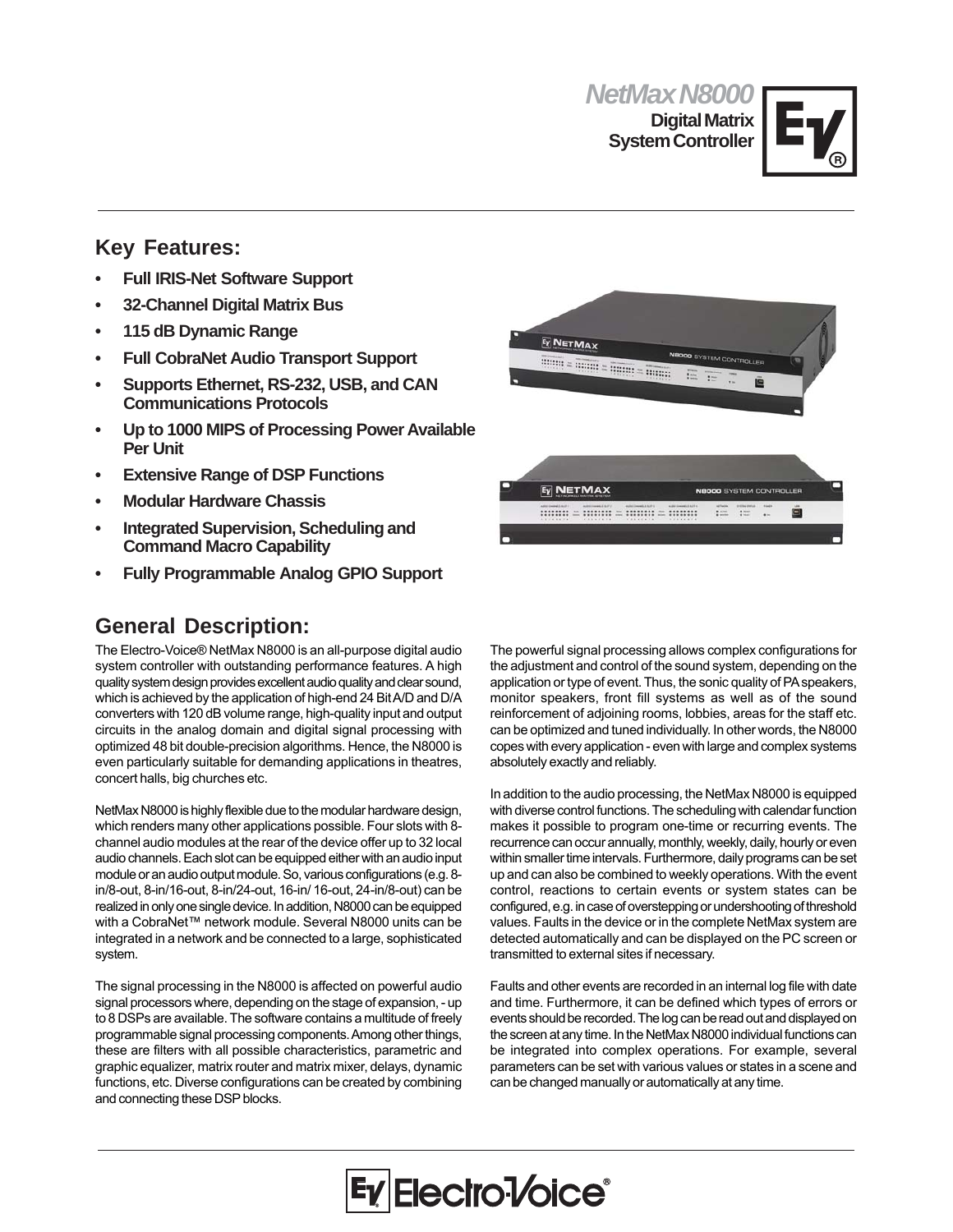# **Technical Specifications:**

| <b>AUDIO SPECIFICATIONS</b>                     |                                                                                                                                                                                                                        |
|-------------------------------------------------|------------------------------------------------------------------------------------------------------------------------------------------------------------------------------------------------------------------------|
|                                                 | Audio Inputs - Analog Input Module Al-1 8 analog audio inputs per module, line level, electronically balanced                                                                                                          |
|                                                 | Connectors 8 x 3-pole Euro block connectors                                                                                                                                                                            |
| Input Level (nominal) $+6$ dBu / 1.55 V         |                                                                                                                                                                                                                        |
| Input Level (max. before clip) +21 dBu / 8.7 V  |                                                                                                                                                                                                                        |
| Input Impedance 20 kOhms                        |                                                                                                                                                                                                                        |
| Common Mode Rejection   > 70 dB                 |                                                                                                                                                                                                                        |
|                                                 | A/D Conversion 24 Bit, Sigma-Delta, 128 times oversampling                                                                                                                                                             |
|                                                 | Audio Outputs - Analog Output Module AO-1 8 analog audio outputs per module, line level, electronically balanced                                                                                                       |
|                                                 | Connectors 8 x 3-pole Euro block connectors                                                                                                                                                                            |
| Output Level (nominal) +6 dBu / 1.55 V          |                                                                                                                                                                                                                        |
| Output Level (max. before clip) +21 dBu / 8.7 V |                                                                                                                                                                                                                        |
| Output Impedance 100 Ohms                       |                                                                                                                                                                                                                        |
| Min. Load Impedance 600 Ohms                    |                                                                                                                                                                                                                        |
|                                                 | D/A Conversion 24 Bit, Sigma-Delta, 128 times oversampling                                                                                                                                                             |
|                                                 | Frequency Response 20 Hz20 kHz (-0.5 dB)                                                                                                                                                                               |
|                                                 | Signal to Noise Ratio (A-weighted) Al-1: 117 dB typical AO-1: 118 dB typical N8000 analog In to analog Out: 115<br>dB typical                                                                                          |
|                                                 | THD+N $ $ < 0.005 %                                                                                                                                                                                                    |
|                                                 | Signal Delay   Al-1: 66 Samples = 1.375 ms @ 48 kHz<br>AO-1: 30 Samples = 0.625 ms @ 48 kHz<br>$2 \times$ DSP: 4 Samples = 83.33 µs @ 48 kHz<br>P 64 analog In to analog Out: $100$ Samples = 2.083 ms @ 48 kHz        |
|                                                 | Crosstalk $\vert$ < -110 dB $\omega$ 1 kHz                                                                                                                                                                             |
| <b>INTERFACES</b>                               |                                                                                                                                                                                                                        |
|                                                 | Ethernet 10 / 100 MBit/s, RJ-45 (PC Control)                                                                                                                                                                           |
|                                                 | CAN 10 500 kbit/s, 2 x RJ-45 (Remote Amp Control)                                                                                                                                                                      |
|                                                 | RS-232 2 Ports, 9pin D-Sub female (Remote Control)                                                                                                                                                                     |
|                                                 | USB   USB Type B on Front Panel (PC Control)                                                                                                                                                                           |
|                                                 | GPIO Control Port 2 x 6-pole Euro block 4 Control Inputs (analog 0 - 10 V / logic control) 3<br>Control Outputs (Relay contact to ground) 1 Fault Output (NC Relay contact)<br>3 Reference Outputs (+5 V / +10 V/ GND) |
| <b>N8000 GENERAL SPECS</b>                      |                                                                                                                                                                                                                        |
|                                                 | Power Supply   100 - 240 V AC, 50/60 Hz                                                                                                                                                                                |
|                                                 | Power Consumption   90 W max. (incl. 2 x Al-1, 2 x AO-1, 1 x CM-1 modules)                                                                                                                                             |
|                                                 | Cooling Left-to-right, 3-stage fan                                                                                                                                                                                     |
| Operating Temperature Range 0 °C  40 °C         |                                                                                                                                                                                                                        |
|                                                 | Dimensions (W x H x D) 483mm x 88.1mm x 381mm (19", 2 HU)<br>19" x 3.5" x 15"                                                                                                                                          |
|                                                 | Weight N8000 (without optional modules): 7.35 kg (16.18 lbs)                                                                                                                                                           |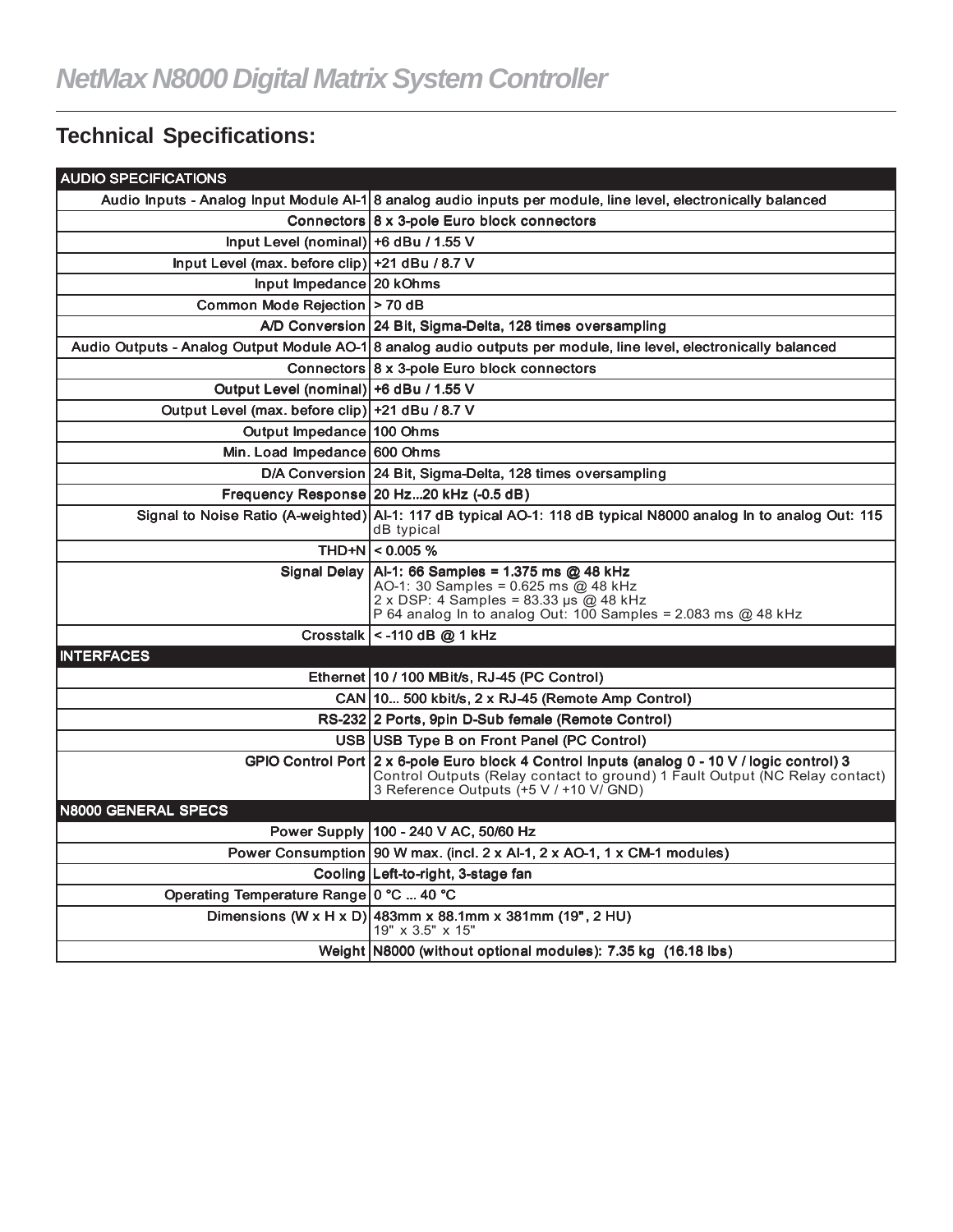## **Architectural Specifications:**

The NetMax N8000 Digital Matrix Processor shall be a modular, network-compatible and freely configurable audio system with which complete system solutions can be constructed. The unit shall integrate all components ranging from the matrix to the speakers including system control and system monitoring in a common audio platform. The configuration, operation and monitoring of the system shall be controlled through the IRISNet control software protocol. The central unit shall have up to 32 audio channels, mixer and matrix functions, signal processing and extensive control and monitoring functions. The unit must be able to be networked together via a CobraNet™ audio and control network so that a large, decentralized audio system can be assembled.

The system shall have comprehensive built in supervision functions to monitor and report failures in all aspects of the systems functions. In addition with the support of compatible IRISNet enabled power amplifiers, the unit shall be able to run and measure full impedance frequency sweeps on any speaker line connected to the unit and indicate if the measurement is out of range of a pre-selected tolerance. The system processor shall also be able to control IRISNet compatible amplifiers and distribute DSP functions to the remote amplifiers if necessary.

A NetMax system meets all relevant safety requirements. All audio connections, interfaces and processor systems are monitored and displayed in case of fault. By using CobraNet™ redundant networks can be assembled.

#### **Block Diagram:**